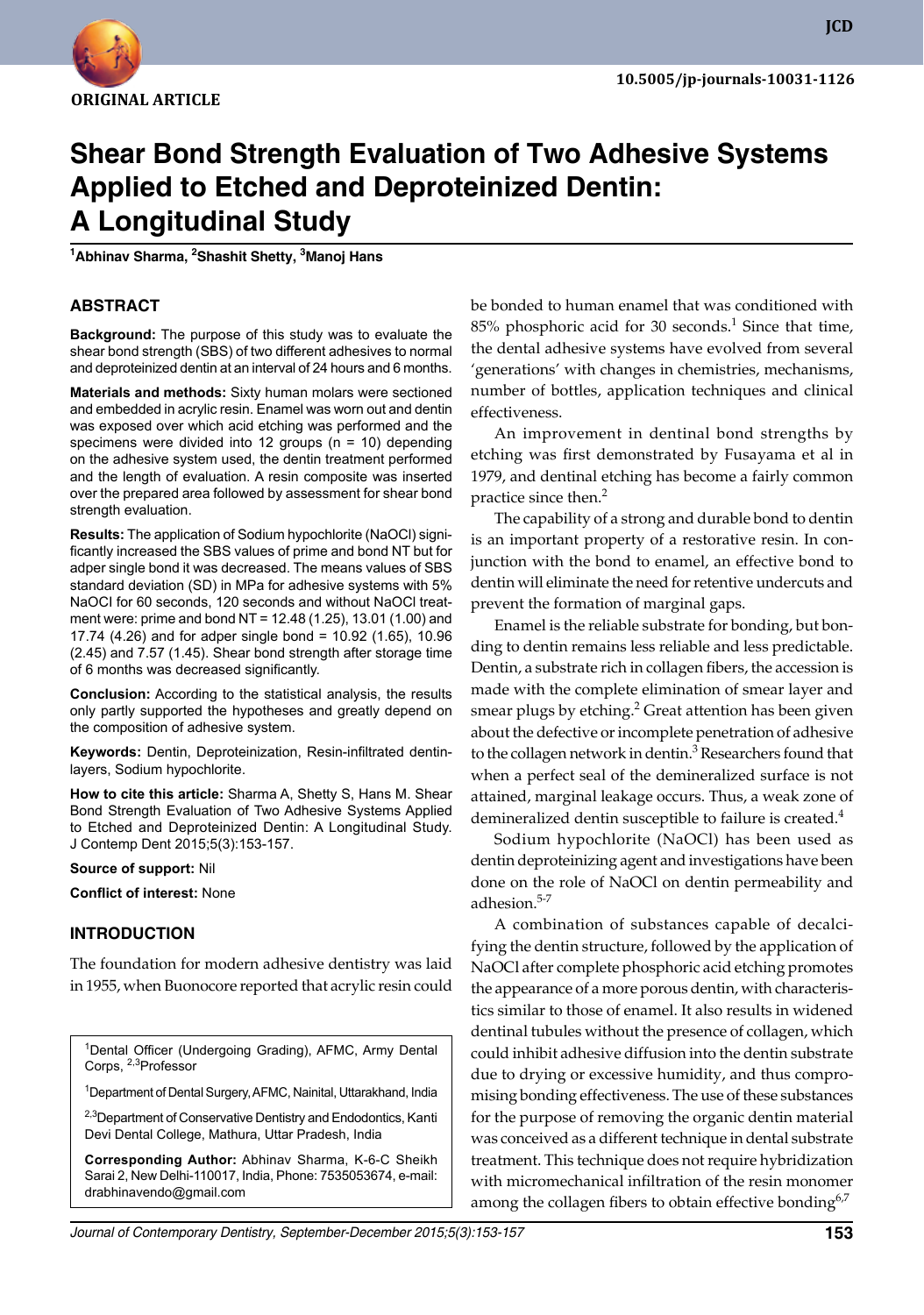The purpose of this study was to evaluate the shear bond strength (SBS) of two different adhesives to normal and deproteinized dentin at an interval of one day (24 hours) and 6 months and to verify whether using 5% NaOCl for 60 and 120 seconds for deproteinization produced a similar bond to samples that were not treated with NaOCl.

#### **Materials and methods**

Sixty freshly extracted human molars were collected, cleaned, stored and handled as per the recommendation and the guidelines laid down by ISO TR 11405 (International Organization for Standardization). All the collected teeth were cleared of blood and saliva and stored in distilled water and kept in a freezer until their use.

Using a diamond coated cutting disks, the roots of the specimens were cut off at the cement-enamel junction and the teeth were sectioned along a mesiodistal axial plane, separating them into two equal halves (buccal and lingual). The sectioned teeth were then embedded in acrylic resin; each section measured approximately  $40 \times 20 \times 10$  mm (Fig. 1). The vestibular and lingual faces were kept facing outward, maintaining the tooth surface parallel to the horizontal plane.

The remaining dentin thickness was standardized to  $2 \text{ mm } (\pm 0.1 \text{ mm})$  with the use of a thickness gauge (API). The vestibular or lingual enamel was worn down using 80 grit silicon carbide abrasive paper (3M), under water cooling (to avoid over warming), until the predetermined thickness was approximated. The smear layer of the dentinal surfaces was standardized using 320, 400, and 600 grit abrasive disks (3M) sequentially for 30 seconds under water cooling at all times.

At this stage, the dentin surface was cleaned with pumice, brush and water till the exposed area was even and smooth. The bond area was delimited with teflon

**Table 1:** Composition of materials used in the study

| Material                                  | Composition                                                                                                                |
|-------------------------------------------|----------------------------------------------------------------------------------------------------------------------------|
| Prime and Bond<br>NT (Dentsply/<br>Caulk) | Acetone, dimethylacrylate, trimethacrylate,<br>dipentacriterol pentacrylate phosphate                                      |
| Adper single<br>bond (3M ESPE)            | HEMA, Bis-GMA, dimethylacrylate,<br>copolymers of polyacrylic and poly-itanconic<br>acids, water, ethanol, photoinitiators |
| 5% Sodium<br>hypochlorite<br>(Pyrex)      | 5% NaOCI                                                                                                                   |
| Z-100 (3M, ESPE)                          | TEGDMA, Bis-GMA, silica, zirconia                                                                                          |
| 35% Phosphoric<br>acid gel<br>(Dentsply)  | 35% Phosphoric acid gel                                                                                                    |

HEMA: Hydroxyethylmethacrylate; BIS-GMA: Bisphenol A glycidyl dimethacrylate; TEGDMA: Triethylene Glycidyl dimethacrylate

adhesive tape and hollowed in a circular shape, with a standardized diameter of 3 mm.

The specimens were divided into 12 groups, each consisting of 10 specimens (five vestibular and five lingual surfaces, selected at random), according to the adhesive system, dentin treatment, and evaluation time. Evaluations of groups from 1 to 6 were made at 24 hours and for groups from 7 to 12 were made at 6 months. At each instance, six groups were evaluated.

Composition of materials used in the study (Table 1).

All samples were etched for 15 seconds with 35% phosphoric acid, washed and blot dried.

*Groups 1 and 7*: Samples were treated with adper single bond.

*Groups 2 and 8*: Samples were treated with prime and bond NT.

*Groups 3 and 9*: Samples were treated with adper single bond, after receiving 5% NaOCl for 60 seconds.

*Groups 4 and 10*: Samples were treated with adper single bond, after receiving 5% NaOCl for 120 seconds.



**Fig. 1:** Tooth embedded in acrylic resin with buccal/lingual face outwards



**Fig. 2:** Split mould

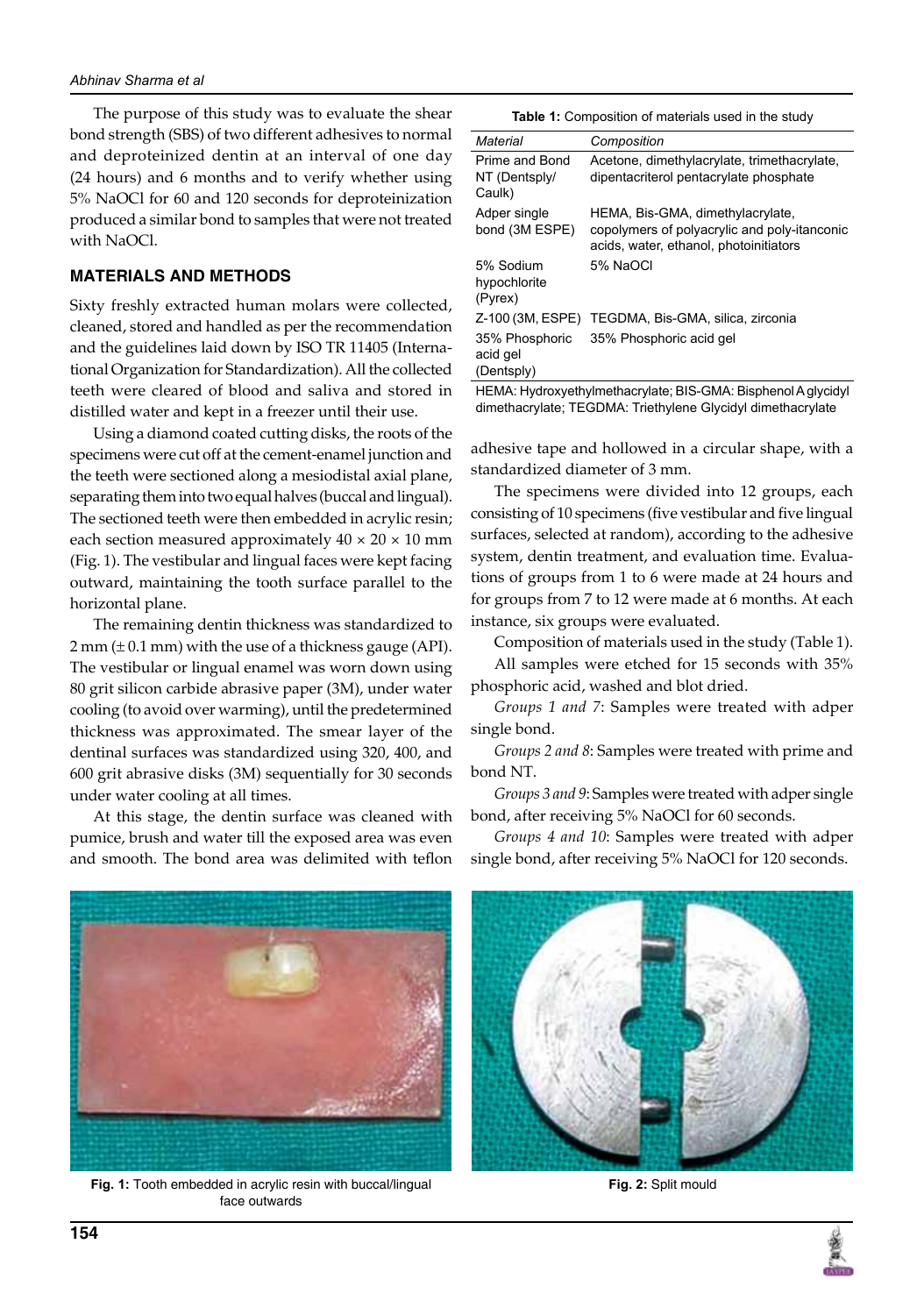

**Fig. 3:** Composite resin polymerized over the sample

*Groups 5 and 11*: Samples were treated with prime and Bond NT, after receiving 5% NaOCl for 60 seconds.

*Groups 6 and 12*: Samples were treated with prime and bond NT, after receiving 5% NaOCl for 120 seconds.

The adhesive procedures were performed in accordance with the manufacturers' specifications.

To standardize the resin composite area and volume, a prefabricated metal device (split mould) as described by ISO was used. The split mould has an orifice [3 mm in diameter and 3 mm height  $(3 \times 3$  mm)] (Fig. 2). It was kept over the dentin surface that received the adhesive treatment, while preventing displacement when the resin composite (Z-100, 3M ESPE) was inserted and polymerized (Fig. 3). The specimens were submitted to a SBS test using a universal testing machine with a 50 kg load call at a speed of 1 mm/minute, in accordance with the standards described in ISO TR 11405. The force on fracture was recorded. When the specimens fractured, they were submitted to optic microscopy analysis and classified into four types, according to the plane of section for the fracture:

- *Type 1:* Cohesive fracture in resin composite,
- *Type 2:* Cohesive fracture in dentin,
- *Type 3:* Fracture in adhesive at the dentin/adhesive or adhesive/resin interface, and
- *Type 4:* A combination of cohesive and adhesive fractures

The data were submitted to ANOVA, Tukey's and paired t-test.

# **Results**

From the statistical data obtained, it was found out that deproteinization increased the SBS of prime and bond NT but reduced the bond strength of adper single bond (Table 2).

Using 5% NaOCl for 60 seconds did not have any effect on the bond strength of both the adhesives used,

| storage. Mean values |                   |                                                                 |                       |                       |  |  |  |  |
|----------------------|-------------------|-----------------------------------------------------------------|-----------------------|-----------------------|--|--|--|--|
| Groups               | Storage<br>period | Type of dentin                                                  | Mean<br><b>SBS</b>    | Standard<br>deviation |  |  |  |  |
| 1                    | 24 hours          | Etched dentin                                                   | $10.92^{ab}$          | 1.65                  |  |  |  |  |
| 2                    | 24 hours          | Etched dentin                                                   | $12.48^{bd}$          | 1.25                  |  |  |  |  |
| 3                    | 24 hours          | Deproteinized dentin<br>(60 seconds)                            | 10.96 <sup>ab</sup>   | 2.45                  |  |  |  |  |
| 4                    | 24 hours          | Deproteinized dentin<br>$(120$ seconds)                         | $7.57^{\circ}$        | 1.45                  |  |  |  |  |
| 5                    | 24 hours          | $13.01^{bd}$<br>Deproteinized dentin<br>(60 seconds)            |                       | 1.00                  |  |  |  |  |
| 6                    | 24 hours          | $17.79^e$<br>Deproteinized dentin<br>$(120$ seconds)            |                       | 4.26                  |  |  |  |  |
| 7                    | 6 months          | Etched dentin<br>7.74c                                          |                       | 1.41                  |  |  |  |  |
| 8                    | 6 months          | Etched dentin                                                   | 7.74 <sup>c</sup>     | 6.96                  |  |  |  |  |
| 9                    | 6 months          | 6.89 <sup>c</sup><br>Deproteinized dentin<br>(60 seconds)       |                       | 1.75                  |  |  |  |  |
| 10                   | 6 months          | $8.91$ <sup>ac</sup><br>Deproteinized dentin<br>$(120$ seconds) |                       | 1.49                  |  |  |  |  |
| 11                   | 6 months          | Deproteinized dentin<br>(60 seconds)                            | $11.74^{ab}$          | 0.87                  |  |  |  |  |
| 12                   | 6 months          | Deproteinized dentin<br>(120 seconds)                           | $14.85$ <sup>de</sup> | 2.52                  |  |  |  |  |

**Table 2:** Shear bond strength (MPa) to etched and deproteinized dentin obtained after 24 hours and 6 months period of water

For each adhesive, values with the same letter are not different at  $p = 0.05$ 

**Table 3:** Types of fracture occurred in the various groups

|            |              | Type of fracture |        |        |        |
|------------|--------------|------------------|--------|--------|--------|
| Sample no. | Storage time | Type 1           | Type 2 | Type 3 | Type 4 |
| Group 1    | 24 hours     | O                | O      |        | 3      |
| Group 2    | 24 hours     | ი                | 0      | 8      | 2      |
| Group 3    | 24 hours     | 0                | O      | 6      | 4      |
| Group 4    | 24 hours     | O                | O      | 7      | 3      |
| Group 5    | 24 hours     | O                | O      |        | 3      |
| Group 6    | 24 hours     | ŋ                | 0      | 9      |        |
| Group 7    | 6 months     | ŋ                | O      | 6      | 4      |
| Group 8    | 6 month      | n                | 0      | 5      | 5      |
| Group 9    | 6 months     | ŋ                | 0      | 8      | 2      |
| Group 10   | 6 months     | ŋ                | O      |        | 3      |
| Group 11   | 6 months     | n                | 0      | 6      | 4      |
| Group 12   | 6 months     |                  |        | 5      | 5      |

but when it was used for 120 seconds it changed the bond strength significantly.

The bond strength after 24 hours was significantly higher than the bond strength measured after 6 months (Table 2).

The majority of fractures that occurred were either adhesive or mixed. No cohesive fracture occurred in either resin or in dentin (Table 3).

# **Discussion**

Sodium hypochlorite is a deproteinizing agent that can be used to remove collagen from demineralized dentin and provide adhesion. $8-10$  This step opens the dentinal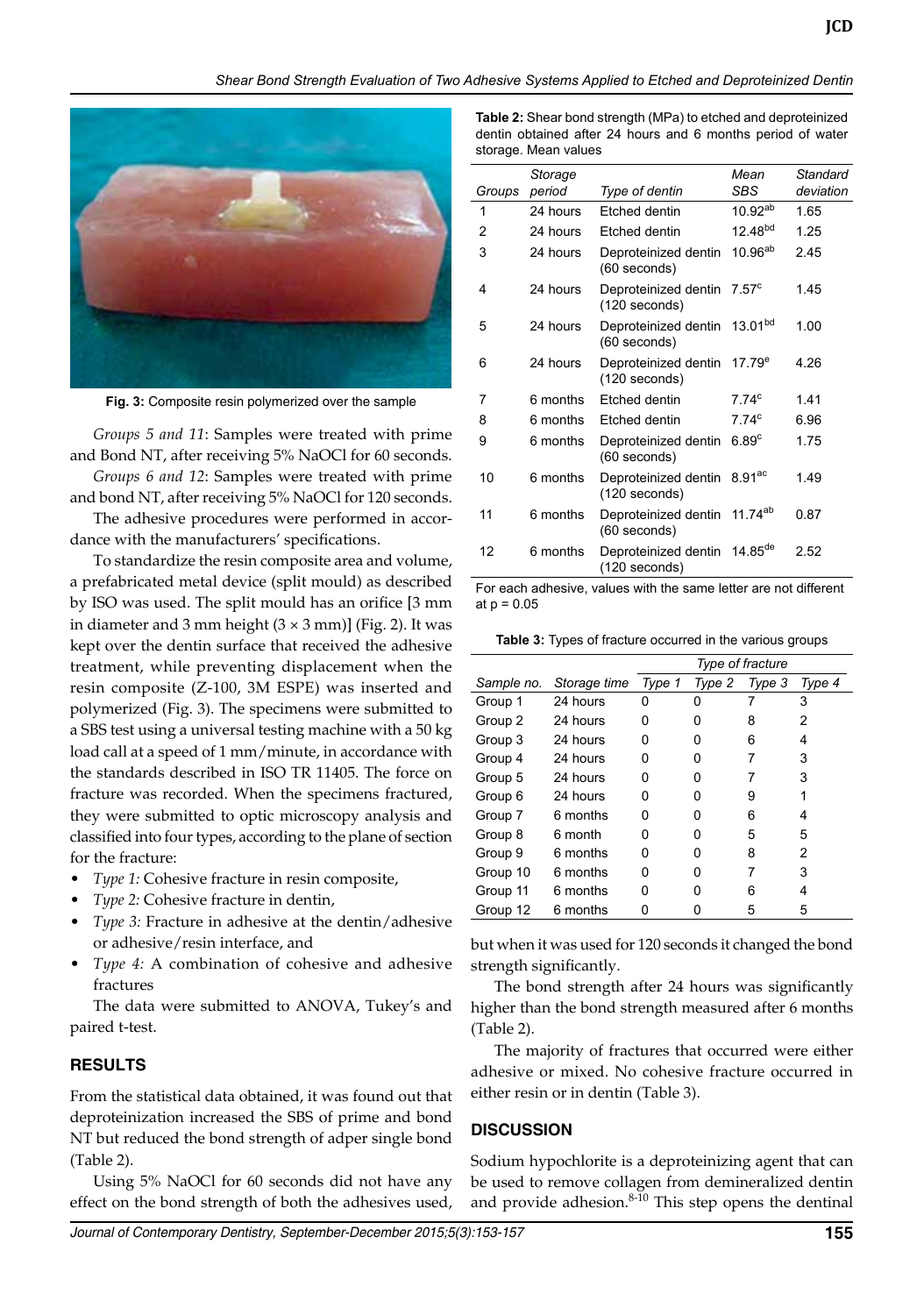tubules to facilitate the access pathways for resinous monomer and favors the formation of extremely porous mineral surfaces, whose characteristics are similar to those of enamel.<sup>7,11,12</sup>

The speed of diffusion is another important factor in resin monomer permeation. The adhesive systems that contain bisphenol a glycidyl methacrylate (Bis-GMA) and triethylene glycol dimethacrylate (TEGDMA) have a slow diffusion speed, as these monomers are highly hydrophobic. By contrast, adhesives containing hydroxyethyl methacrylate (HEMA), which is hydrophilic and has low molecular weight, offer easy and fast diffusion. Diffusion can be affected by the substance, i.e. used to dilute the resinous monomer, e.g. water, alcohol or acetone.<sup>13</sup>

Various studies have reported that the removal of collagen increases dentin bonding, depending on the adhesive's composition.<sup>14,15</sup>

In the present study, when groups were evaluated after 24 hours, adper single bond showed significant decrease in SBS after deproteinization for 120 seconds, whereas prime and bond NT showed significant increase in SBS after deproteinization for 120 seconds.

Findings of this study, agrees with those of Barbosa D Souza F and Santos et al.<sup>16,17</sup> Perdigao et al showed that the increase in the NaOCl application time resulted in a progressive decrease in SBSs for adper single bond, the application of NaOCl for 60 seconds resulted in a reduction of bond strengths to 38% of that obtained for the control.<sup>18</sup>

Reason behind the decrease bond strength of adper single bond after deproteinization was might be due to water/ethanol in its content, which has low ability to diffuse into dentin.<sup>7</sup> Because of this, there is not probably enough time to completely fill the nanometric pores created by NaOCl in the intertubular dentin with monomers before polymerization.<sup>19</sup> Author has found out that large molecule, such as polyalquenoic acid in Scotchbond MP and adper single bond which would make penetration of these adhesives into mineralized surface difficult. Furthermore, these adhesives are not very acidic (pH 3.5–4.2), this does not promote the second etch to dentin surface.<sup>20</sup> Another phenomenon behind the decreased value of adper single bond was oxidizing effect of NaOCl, which can be reversed by application of antioxidants. Lai et al have used sodium ascorbate to compensate with the deleterious effect of NaOCl, which reversed the tensile bond strength to normal.<sup>21</sup>

Silva GO has showed increase in SBS of prime and bond NT after application of NaOCl.<sup>5</sup> A similar type of study was done by using prime and bond 2.1 with and without using NaOCl by Saboia et al, concluded that collagen removal improves the bond strength for acetone based adhesive.<sup>19</sup>

Hydrolysis can occur at the adhesive interface over time. So long-term evaluation of SBS was done in the present study to see whether deproteinization can be applied to increase the service life of restorations and minimize the need for periodic replacement.

When analysis was made after 6 months, adper single bond revealed no significant difference to its deproteinized groups. Whereas prime and bond NT revealed significant increase of SBS in deproteinized groups.

Deproteinization using NaOCl was done at concentration of 5% for 60 and 120 seconds. For adper single bond (groups 3 and 4) showed statistical significant decrease after 120 seconds of deproteinization, i.e. group 4. Values for group 3 was might be due to incomplete collagen removal as the concentration or the time of application was less.

For prime and bond NT (group 5 and 6) showed statistical significant increase after 120 seconds of deproteinization, i.e. group 6. This result echoes a 2005 study by Correr et al found that the concentration and application time of NaOCl interfered in the complete removal of dentin collagen.<sup>22</sup>

After storage time of 6 months groups 9 to 10 and groups 11 to 12 showed significant increase in bond strength values. When storage time alone was evaluated, groups evaluated after 6 months demonstrated significantly lower means than the groups evaluated at 24 hours. Furthermore, it was verified that the adper single bond obtained significantly lower mean bond strength at 6 months than prime and bond NT, regardless of whether 5% NaOCl was used. The samples in groups 6 and 12 demonstrated statistically higher means than the other groups, in keeping with previous studies. $16,18$ 

In terms of the type of fracture that occurred, the majority of fractures were classified as type 3 (adhesive) and rest were type 4 (mixed). No cohesive fractures occurred in either resin or dentin.

It is possible for the correlation between adhesion and surface without collagen to present a higher relation with the type of adhesive agent employed due to the composition or possibility of interaction with residual hypochlorite. In accordance with Souza and others the chemical characteristics of the bonding agent (pH, type and amount of solvent, monomer, presence of inorganic particles) may exercise decisive influence over adhesion to deproteinized surface.<sup>16</sup> According to Pioch et al and Inai et al agents that contain acetone in their composition show better behavior in dentin deproteinization surfaces.<sup>12,23</sup>

Hence, there was better monomer interaction with the intertubular dentin structure exposed through NaOCl treatment, enabling penetration of the monomer into the substratum porosities. Another consequence of the